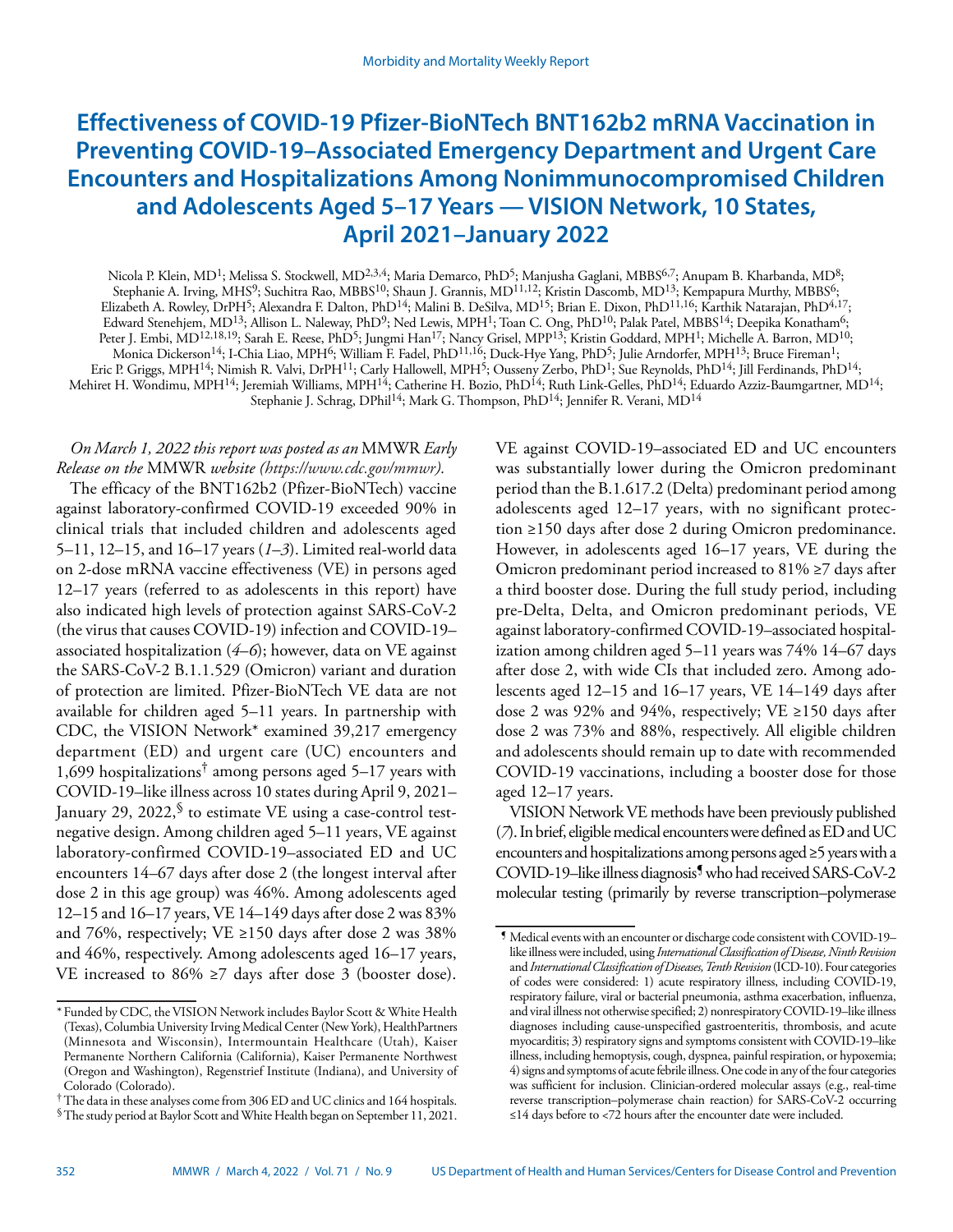chain reaction assay) during the 14 days before through 72 hours after the encounter. For adolescents aged 16–17 years, the study period began when COVID-19 vaccines were recommended and became available to persons aged ≥16 years at each study site (April–May 2021).\*\* For children aged 5–11 years and adolescents aged 12–15 years, the study period began 5 weeks after the Pfizer-BioNTech vaccine was recommended for their age group.†† The dates when the Delta and Omicron variants became predominant (accounted for >50% of sequenced viruses) were determined for each study site based on state and national surveillance data.<sup>§§</sup> Patients were excluded if they 1) were vaccinated before the CDC recommendation date for their age group, 2) received a third dose before booster doses were recommended for their age group, 3) received a booster dose <5 months after dose 2, 4) received 1 or >3 doses of the vaccine, or 5) if <14 days had elapsed since receipt of dose 2 or <7 days since dose 3. Patients who were likely immunocompromised based on diagnosis codes were also excluded.¶¶ VE was estimated using a case-control test-negative design comparing the odds of a positive SARS-CoV-2 test result between vaccinated (received at least 2 doses ≥14 days earlier or 3 doses ≥7 days earlier) and unvaccinated (received no doses) patients using multivariable logistic regression

models\*\*\* (*7*). VE was not calculated for exposure categories with fewer than 20 encounters or with no SARS-CoV-2 test–positive cases. A statistically significant difference in VE or distributions of vaccination or infection status was indicated by nonoverlapping 95% CIs or standardized mean or proportion differences ≥0.2. All statistical analyses were conducted using R software (version 4.1.2; R Foundation). This study was reviewed and approved by the institutional review boards at participating sites or under a reliance agreement with the Westat, Inc. institutional review board.†††

# **Emergency Department and Urgent Care Encounters**

Among 39,217 eligible encounters at 306 ED and UC facilities, 23.4%, 46.2%, and 30.3% were among persons aged 5–11, 12–15, and 16–17 years, respectively (Table 1). Most encounters among adolescents aged 12–15 years and 16–17 years occurred during the Delta predominant period (14,491 [79.9%] and 8,800 [74.0%], respectively); among children aged 5–11 years, most (6,424 [70.0%]) occurred during the Omicron predominant period, reflecting differences in the dates when vaccines became available for the respective age groups.

Among children aged 5–11 years, VE of 2 doses received 14–67 days earlier against COVID-19–associated ED and UC encounters was 46% (Table 2). Among adolescents aged 12–15 and 16–17 years, VE of 2 doses 14–149 days earlier against COVID-19– associated ED and UC encounters was 83% and 76%, respectively; VE was significantly lower for 2 doses received ≥150 days earlier (38% and 46%, respectively). Among adolescents aged 16–17 years, VE after receipt of a third dose ≥7 days earlier increased to 86%, significantly higher than the VE of 2 doses received ≥150 days earlier. The number of observations was insufficient to estimate 3-dose VE for adolescents aged 12–15 years. Compared with the Delta predominant period, estimated 2-dose VE for adolescents aged 12–15 and 16–17 years declined significantly once Omicron became the predominant variant: among adolescents aged 16–17 years, VE of 2 doses received ≥150 days earlier against COVID-19–associated ED and UC encounters declined from 77% during Delta predominance to a null VE (–3%) during Omicron predominance; however, effectiveness of a third dose received ≥7 days earlier against COVID-19–associated ED and UC encounters during Omicron predominance was 81%. Among children aged 5–11 years, VE of 2 doses received 14–67 days earlier against COVID-19–associated ED and UC encounters during Omicron predominance was 51%.

<sup>\*\*</sup> The Food and Drug Administration (FDA) issued an Emergency Use Authorization (EUA) for the Pfizer-BioNTech vaccine for persons aged ≥16 years on December 11, 2020 [\(https://www.fda.gov/news-events/press-announcements/fda-takes-key-action](https://www.fda.gov/news-events/press-announcements/fda-takes-key-action-fight-against-covid-19-issuing-emergency-use-authorization-first-covid-19)[fight-against-covid-19-issuing-emergency-use-authorization-first-covid-19](https://www.fda.gov/news-events/press-announcements/fda-takes-key-action-fight-against-covid-19-issuing-emergency-use-authorization-first-covid-19)), and CDC recommended the Pfizer-BioNTech vaccine on December 12, 2020 [\(https://](https://www.cdc.gov/media/releases/2020/s1213-covid-vaccine.html) [www.cdc.gov/media/releases/2020/s1213-covid-vaccine.html\)](https://www.cdc.gov/media/releases/2020/s1213-covid-vaccine.html). CDC recommended a booster dose for adolescents aged 16–17 years on December 9, 2021([https://www.](https://www.cdc.gov/media/releases/2021/s1208-16-17-booster.html) [cdc.gov/media/releases/2021/s1208-16-17-booster.html\)](https://www.cdc.gov/media/releases/2021/s1208-16-17-booster.html).

<sup>††</sup> FDA amended the EUA for the Pfizer-BioNTech vaccine to include adolescents aged 12–15 years on May 10, 2021 ([https://www.fda.gov/news-events/press](https://www.fda.gov/news-events/press-announcements/coronavirus-covid-19-update-fda-authorizes-pfizer-biontech-covid-19-vaccine-emergency-use)[announcements/coronavirus-covid-19-update-fda-authorizes-pfizer-biontech](https://www.fda.gov/news-events/press-announcements/coronavirus-covid-19-update-fda-authorizes-pfizer-biontech-covid-19-vaccine-emergency-use)[covid-19-vaccine-emergency-use](https://www.fda.gov/news-events/press-announcements/coronavirus-covid-19-update-fda-authorizes-pfizer-biontech-covid-19-vaccine-emergency-use)), and CDC recommended the Pfizer-BioNTech vaccine in this age group on May 12, 2021 [\(https://www.cdc.gov/media/](https://www.cdc.gov/media/releases/2021/s0512-advisory-committee-signing.html) [releases/2021/s0512-advisory-committee-signing.html](https://www.cdc.gov/media/releases/2021/s0512-advisory-committee-signing.html)). FDA authorized the EUA for the Pfizer-BioNTech vaccine for children aged 5–11 years on October 29, 2021 [\(https://www.fda.gov/news-events/press-announcements/fda-authorizes](https://www.fda.gov/news-events/press-announcements/fda-authorizes-pfizer-biontech-covid-19-vaccine-emergency-use-children-5-through-11-years-age)[pfizer-biontech-covid-19-vaccine-emergency-use-children-5-through-11-years](https://www.fda.gov/news-events/press-announcements/fda-authorizes-pfizer-biontech-covid-19-vaccine-emergency-use-children-5-through-11-years-age)[age](https://www.fda.gov/news-events/press-announcements/fda-authorizes-pfizer-biontech-covid-19-vaccine-emergency-use-children-5-through-11-years-age)), and CDC recommended the Pfizer-BioNTech vaccine for this age group on November 2, 2021 ([https://www.cdc.gov/media/releases/2021/s1102-](https://www.cdc.gov/media/releases/2021/s1102-PediatricCOVID-19Vaccine.html) [PediatricCOVID-19Vaccine.html\)](https://www.cdc.gov/media/releases/2021/s1102-PediatricCOVID-19Vaccine.html). On January 5, 2022, CDC expanded its recommendation for a booster 5 months after receipt of the second dose of the Pfizer-BioNTech vaccine to include adolescents aged 12–15 years ([https://www.](https://www.cdc.gov/media/releases/2022/s0105-Booster-Shot.html) [cdc.gov/media/releases/2022/s0105-Booster-Shot.html](https://www.cdc.gov/media/releases/2022/s0105-Booster-Shot.html)).

<sup>§§</sup> Estimated date of Delta and Omicron predominance at contributing sites: California (Delta: June 23, 2021; Omicron: December 21, 2021); Colorado (Delta: June 3, 2021; Omicron: December 19, 2021); Indiana (Delta: June 23, 2021; Omicron: December 26, 2021); Minnesota and Wisconsin (Delta: June 28, 2021; Omicron: December 25, 2021); New York (Delta: June 30, 2021; Omicron: December 18, 2021); Oregon and Washington (Delta: June 30, 2021; Omicron: December 24, 2021); Texas (Delta: July 3, 2021; Omicron: December 16, 2021); Utah (Delta: June 1, 2021; Omicron December 24, 2021). Pre-Delta refers to the period before Delta predominance.

<sup>¶¶</sup> Immunocompromised status was defined using ICD-9 and ICD-10 as the presence of discharge codes for solid malignancy, hematologic malignancy, rheumatologic or inflammatory disorder, other intrinsic immune condition or immunodeficiency, or organ or stem cell transplant.

<sup>\*\*\*</sup> With a test-negative design, vaccine performance is assessed by comparing the odds of antecedent vaccination among case-patients with acute laboratory-confirmed COVID-19 and control-patients without acute COVID-19. This odds ratio was adjusted for age, geographic region, calendar time (days from January 1), and local virus circulation in the community and weighted for inverse propensity to be vaccinated or unvaccinated.

<sup>†††</sup> 45 C.F.R. part 46; 21 C.F.R. part 56.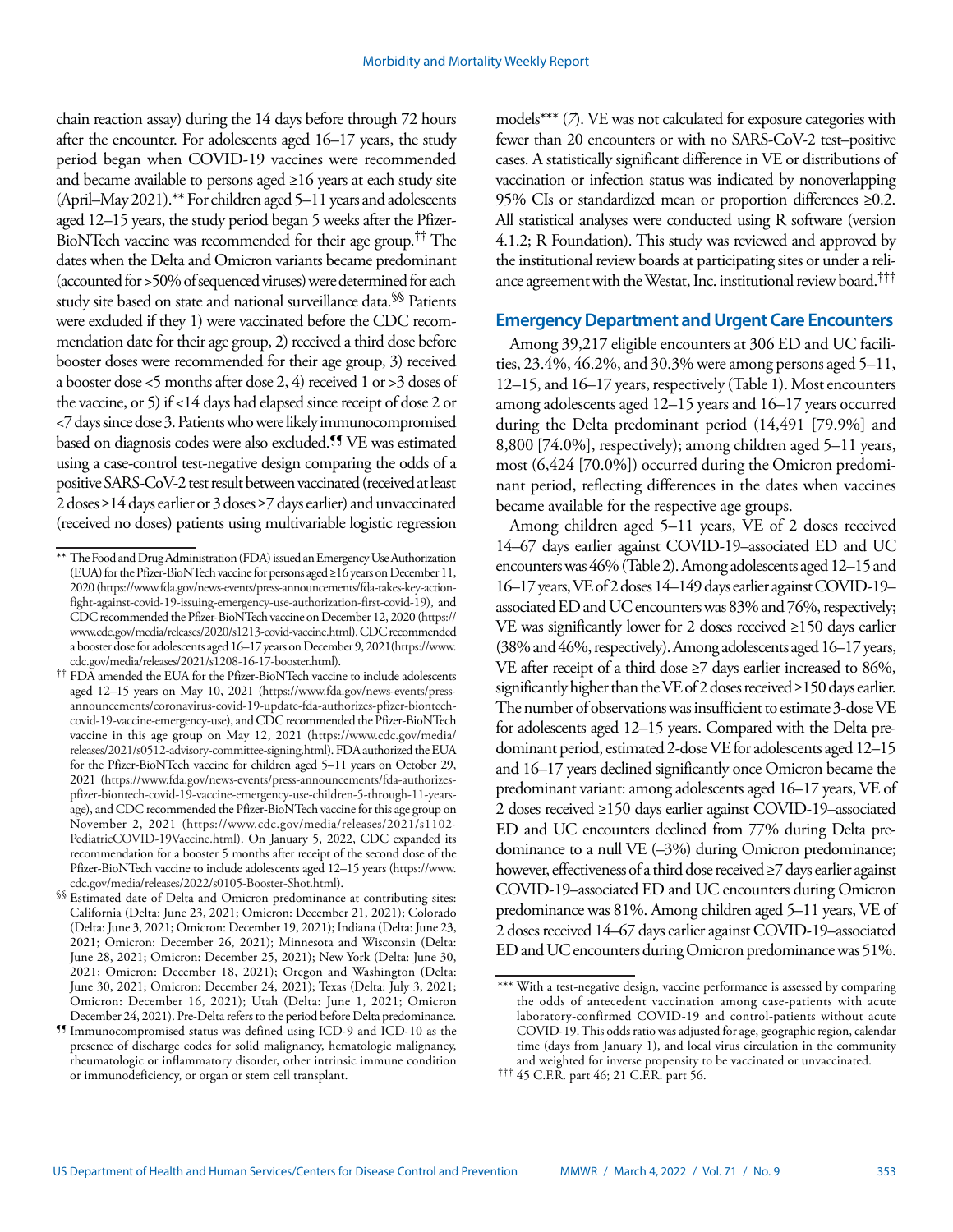| <b>Pfizer-BioNTech vaccination status</b><br>Positive<br>3 doses<br>Total no.<br>2 doses<br>2 doses<br>SARS-CoV-2 test<br>Unvaccinated<br>Characteristic<br>(column %)<br>(14-149 days earlier)<br>(≥150 days earlier)<br>(≥7 days earlier)<br><b>SMD</b> <sup>1</sup><br>result<br>All ED and UC encounters<br>39,217<br>28,084 (71.6)<br>3,238(8.3)<br>74 (0.2)<br>7,821 (19.9)<br>9,252 (23.6)<br>$\overline{\phantom{0}}$<br>Variant predominance period**<br>Pre-Delta<br>955(2.4)<br>851 (89.1)<br>104 (10.9)<br>$0 (-)$<br>0.84<br>113(11.8)<br>$0 (-)$<br>B.1.617.2 (Delta)<br>1,954(7.5)<br>2(0.0)<br>26,048 (66.4)<br>17,596 (67.6)<br>6,496 (24.9)<br>3,655 (14.0)<br>B.1.1.529 (Omicron)<br>9,637 (78.9)<br>1,284 (10.5)<br>72 (0.6)<br>12,214 (31.1)<br>1,221 (10.0)<br>5,484 (44.9)<br>Site<br>Baylor Scott & White Health<br>4,408 (11.2)<br>3,932 (89.2)<br>313(7.1)<br>163(3.7)<br>$0 (-)$<br>0.83<br>1,653 (37.5)<br>Columbia University<br>226 (14.5)<br>77 (4.9)<br>1(0.1)<br>1,564 (3.9)<br>1,260 (80.6)<br>510 (32.6)<br>$0 (-)$<br>2,089(5.3)<br>988 (47.3)<br>844 (40.4)<br>257 (12.3)<br>231(11.1)<br>12,993 (33.1)<br>8,314 (64.0)<br>3,274 (25.2)<br>1,372 (10.6)<br>33(0.3)<br>2,002 (15.4)<br>Kaiser Permanente Northern California<br>19(0.8)<br>2,287(5.8)<br>1,134 (49.6)<br>795 (34.8)<br>339 (14.8)<br>578 (25.3)<br>447 (29.6)<br>8(0.5)<br>1,508 (3.8)<br>841 (55.8)<br>212(14.1)<br>354 (23.5)<br>10(0.1)<br>7,374 (18.8)<br>6,008(81.5)<br>972 (13.2)<br>384 (5.2)<br>2,391 (32.4)<br>434(6.2)<br>3(0.0)<br>6,994 (17.8)<br>5,607 (80.2)<br>950 (13.6)<br>1,533 (21.9)<br>9,181 (23.4)<br>8,599 (93.7)<br>582 (6.3)<br>$0 (-)$<br>$0 (-)$<br>1.07<br>2,776 (30.2)<br>10(0.1)<br>18,138 (46.2)<br>12,064 (66.5)<br>4,547 (25.1)<br>1,517(8.4)<br>3,873 (21.4)<br>11,898 (30.3)<br>7,421 (62.4)<br>2,692 (22.6)<br>1,721 (14.5)<br>64(0.5)<br>2,603 (21.9)<br>18,907 (48.2)<br>13,658 (72.2)<br>3,713 (19.6)<br>1,505(8.0)<br>31(0.2)<br>0.07<br>4,369 (23.1)<br>4,108 (20.2)<br>1,733(8.5)<br>43 (0.2)<br>20,310 (51.7)<br>14,426 (71.0)<br>4,883 (24.0)<br>1,662 (17.8)<br>9,316(23.7)<br>7,069 (75.9)<br>571 (6.1)<br>14(0.2)<br>0.36<br>2,458 (26.4)<br>4,295 (21.3)<br>35(0.2)<br>20,177 (51.4)<br>13,934 (69.1)<br>1,913 (9.5)<br>3,888 (19.3) | <b>SMD<sup>1</sup></b><br>0.81 |
|------------------------------------------------------------------------------------------------------------------------------------------------------------------------------------------------------------------------------------------------------------------------------------------------------------------------------------------------------------------------------------------------------------------------------------------------------------------------------------------------------------------------------------------------------------------------------------------------------------------------------------------------------------------------------------------------------------------------------------------------------------------------------------------------------------------------------------------------------------------------------------------------------------------------------------------------------------------------------------------------------------------------------------------------------------------------------------------------------------------------------------------------------------------------------------------------------------------------------------------------------------------------------------------------------------------------------------------------------------------------------------------------------------------------------------------------------------------------------------------------------------------------------------------------------------------------------------------------------------------------------------------------------------------------------------------------------------------------------------------------------------------------------------------------------------------------------------------------------------------------------------------------------------------------------------------------------------------------------------------------------------------------------------------------------------------------------------------------------------------------------------------------------------------------------------------------------------------------------------------------------------------------------------------|--------------------------------|
|                                                                                                                                                                                                                                                                                                                                                                                                                                                                                                                                                                                                                                                                                                                                                                                                                                                                                                                                                                                                                                                                                                                                                                                                                                                                                                                                                                                                                                                                                                                                                                                                                                                                                                                                                                                                                                                                                                                                                                                                                                                                                                                                                                                                                                                                                          |                                |
|                                                                                                                                                                                                                                                                                                                                                                                                                                                                                                                                                                                                                                                                                                                                                                                                                                                                                                                                                                                                                                                                                                                                                                                                                                                                                                                                                                                                                                                                                                                                                                                                                                                                                                                                                                                                                                                                                                                                                                                                                                                                                                                                                                                                                                                                                          |                                |
|                                                                                                                                                                                                                                                                                                                                                                                                                                                                                                                                                                                                                                                                                                                                                                                                                                                                                                                                                                                                                                                                                                                                                                                                                                                                                                                                                                                                                                                                                                                                                                                                                                                                                                                                                                                                                                                                                                                                                                                                                                                                                                                                                                                                                                                                                          |                                |
|                                                                                                                                                                                                                                                                                                                                                                                                                                                                                                                                                                                                                                                                                                                                                                                                                                                                                                                                                                                                                                                                                                                                                                                                                                                                                                                                                                                                                                                                                                                                                                                                                                                                                                                                                                                                                                                                                                                                                                                                                                                                                                                                                                                                                                                                                          |                                |
|                                                                                                                                                                                                                                                                                                                                                                                                                                                                                                                                                                                                                                                                                                                                                                                                                                                                                                                                                                                                                                                                                                                                                                                                                                                                                                                                                                                                                                                                                                                                                                                                                                                                                                                                                                                                                                                                                                                                                                                                                                                                                                                                                                                                                                                                                          |                                |
|                                                                                                                                                                                                                                                                                                                                                                                                                                                                                                                                                                                                                                                                                                                                                                                                                                                                                                                                                                                                                                                                                                                                                                                                                                                                                                                                                                                                                                                                                                                                                                                                                                                                                                                                                                                                                                                                                                                                                                                                                                                                                                                                                                                                                                                                                          |                                |
|                                                                                                                                                                                                                                                                                                                                                                                                                                                                                                                                                                                                                                                                                                                                                                                                                                                                                                                                                                                                                                                                                                                                                                                                                                                                                                                                                                                                                                                                                                                                                                                                                                                                                                                                                                                                                                                                                                                                                                                                                                                                                                                                                                                                                                                                                          |                                |
|                                                                                                                                                                                                                                                                                                                                                                                                                                                                                                                                                                                                                                                                                                                                                                                                                                                                                                                                                                                                                                                                                                                                                                                                                                                                                                                                                                                                                                                                                                                                                                                                                                                                                                                                                                                                                                                                                                                                                                                                                                                                                                                                                                                                                                                                                          |                                |
|                                                                                                                                                                                                                                                                                                                                                                                                                                                                                                                                                                                                                                                                                                                                                                                                                                                                                                                                                                                                                                                                                                                                                                                                                                                                                                                                                                                                                                                                                                                                                                                                                                                                                                                                                                                                                                                                                                                                                                                                                                                                                                                                                                                                                                                                                          | 0.48                           |
| <b>HealthPartners</b><br>Intermountain Healthcare<br>Kaiser Permanente Northwest<br>Regenstrief Institute<br>University of Colorado<br>Age group, yrs<br>$5 - 11$<br>$12 - 15$<br>$16 - 17$<br>Sex<br>Male <sup>††</sup><br>Female<br>Race/Ethnicity<br>Hispanic<br>White, non-Hispanic                                                                                                                                                                                                                                                                                                                                                                                                                                                                                                                                                                                                                                                                                                                                                                                                                                                                                                                                                                                                                                                                                                                                                                                                                                                                                                                                                                                                                                                                                                                                                                                                                                                                                                                                                                                                                                                                                                                                                                                                  |                                |
|                                                                                                                                                                                                                                                                                                                                                                                                                                                                                                                                                                                                                                                                                                                                                                                                                                                                                                                                                                                                                                                                                                                                                                                                                                                                                                                                                                                                                                                                                                                                                                                                                                                                                                                                                                                                                                                                                                                                                                                                                                                                                                                                                                                                                                                                                          |                                |
|                                                                                                                                                                                                                                                                                                                                                                                                                                                                                                                                                                                                                                                                                                                                                                                                                                                                                                                                                                                                                                                                                                                                                                                                                                                                                                                                                                                                                                                                                                                                                                                                                                                                                                                                                                                                                                                                                                                                                                                                                                                                                                                                                                                                                                                                                          |                                |
|                                                                                                                                                                                                                                                                                                                                                                                                                                                                                                                                                                                                                                                                                                                                                                                                                                                                                                                                                                                                                                                                                                                                                                                                                                                                                                                                                                                                                                                                                                                                                                                                                                                                                                                                                                                                                                                                                                                                                                                                                                                                                                                                                                                                                                                                                          |                                |
|                                                                                                                                                                                                                                                                                                                                                                                                                                                                                                                                                                                                                                                                                                                                                                                                                                                                                                                                                                                                                                                                                                                                                                                                                                                                                                                                                                                                                                                                                                                                                                                                                                                                                                                                                                                                                                                                                                                                                                                                                                                                                                                                                                                                                                                                                          |                                |
|                                                                                                                                                                                                                                                                                                                                                                                                                                                                                                                                                                                                                                                                                                                                                                                                                                                                                                                                                                                                                                                                                                                                                                                                                                                                                                                                                                                                                                                                                                                                                                                                                                                                                                                                                                                                                                                                                                                                                                                                                                                                                                                                                                                                                                                                                          |                                |
|                                                                                                                                                                                                                                                                                                                                                                                                                                                                                                                                                                                                                                                                                                                                                                                                                                                                                                                                                                                                                                                                                                                                                                                                                                                                                                                                                                                                                                                                                                                                                                                                                                                                                                                                                                                                                                                                                                                                                                                                                                                                                                                                                                                                                                                                                          |                                |
|                                                                                                                                                                                                                                                                                                                                                                                                                                                                                                                                                                                                                                                                                                                                                                                                                                                                                                                                                                                                                                                                                                                                                                                                                                                                                                                                                                                                                                                                                                                                                                                                                                                                                                                                                                                                                                                                                                                                                                                                                                                                                                                                                                                                                                                                                          |                                |
|                                                                                                                                                                                                                                                                                                                                                                                                                                                                                                                                                                                                                                                                                                                                                                                                                                                                                                                                                                                                                                                                                                                                                                                                                                                                                                                                                                                                                                                                                                                                                                                                                                                                                                                                                                                                                                                                                                                                                                                                                                                                                                                                                                                                                                                                                          | 0.20                           |
|                                                                                                                                                                                                                                                                                                                                                                                                                                                                                                                                                                                                                                                                                                                                                                                                                                                                                                                                                                                                                                                                                                                                                                                                                                                                                                                                                                                                                                                                                                                                                                                                                                                                                                                                                                                                                                                                                                                                                                                                                                                                                                                                                                                                                                                                                          |                                |
|                                                                                                                                                                                                                                                                                                                                                                                                                                                                                                                                                                                                                                                                                                                                                                                                                                                                                                                                                                                                                                                                                                                                                                                                                                                                                                                                                                                                                                                                                                                                                                                                                                                                                                                                                                                                                                                                                                                                                                                                                                                                                                                                                                                                                                                                                          |                                |
|                                                                                                                                                                                                                                                                                                                                                                                                                                                                                                                                                                                                                                                                                                                                                                                                                                                                                                                                                                                                                                                                                                                                                                                                                                                                                                                                                                                                                                                                                                                                                                                                                                                                                                                                                                                                                                                                                                                                                                                                                                                                                                                                                                                                                                                                                          |                                |
|                                                                                                                                                                                                                                                                                                                                                                                                                                                                                                                                                                                                                                                                                                                                                                                                                                                                                                                                                                                                                                                                                                                                                                                                                                                                                                                                                                                                                                                                                                                                                                                                                                                                                                                                                                                                                                                                                                                                                                                                                                                                                                                                                                                                                                                                                          | 0.03                           |
|                                                                                                                                                                                                                                                                                                                                                                                                                                                                                                                                                                                                                                                                                                                                                                                                                                                                                                                                                                                                                                                                                                                                                                                                                                                                                                                                                                                                                                                                                                                                                                                                                                                                                                                                                                                                                                                                                                                                                                                                                                                                                                                                                                                                                                                                                          |                                |
|                                                                                                                                                                                                                                                                                                                                                                                                                                                                                                                                                                                                                                                                                                                                                                                                                                                                                                                                                                                                                                                                                                                                                                                                                                                                                                                                                                                                                                                                                                                                                                                                                                                                                                                                                                                                                                                                                                                                                                                                                                                                                                                                                                                                                                                                                          |                                |
|                                                                                                                                                                                                                                                                                                                                                                                                                                                                                                                                                                                                                                                                                                                                                                                                                                                                                                                                                                                                                                                                                                                                                                                                                                                                                                                                                                                                                                                                                                                                                                                                                                                                                                                                                                                                                                                                                                                                                                                                                                                                                                                                                                                                                                                                                          | 0.29                           |
|                                                                                                                                                                                                                                                                                                                                                                                                                                                                                                                                                                                                                                                                                                                                                                                                                                                                                                                                                                                                                                                                                                                                                                                                                                                                                                                                                                                                                                                                                                                                                                                                                                                                                                                                                                                                                                                                                                                                                                                                                                                                                                                                                                                                                                                                                          |                                |
| Black, non-Hispanic<br>3,405 (82.9)<br>503 (12.3)<br>195 (4.7)<br>3(0.1)<br>4,106 (10.4)<br>1,504 (36.6)                                                                                                                                                                                                                                                                                                                                                                                                                                                                                                                                                                                                                                                                                                                                                                                                                                                                                                                                                                                                                                                                                                                                                                                                                                                                                                                                                                                                                                                                                                                                                                                                                                                                                                                                                                                                                                                                                                                                                                                                                                                                                                                                                                                 |                                |
| Other, non-Hispanic <sup>§§</sup><br>779 (26.1)<br>14(0.5)<br>2,987(7.6)<br>1,876 (62.8)<br>318 (10.6)<br>718 (24.0)                                                                                                                                                                                                                                                                                                                                                                                                                                                                                                                                                                                                                                                                                                                                                                                                                                                                                                                                                                                                                                                                                                                                                                                                                                                                                                                                                                                                                                                                                                                                                                                                                                                                                                                                                                                                                                                                                                                                                                                                                                                                                                                                                                     |                                |
| 8(0.3)<br>Unknown<br>2,631(6.7)<br>582 (22.1)<br>241 (9.2)<br>684 (26.0)<br>1,800 (68.4)                                                                                                                                                                                                                                                                                                                                                                                                                                                                                                                                                                                                                                                                                                                                                                                                                                                                                                                                                                                                                                                                                                                                                                                                                                                                                                                                                                                                                                                                                                                                                                                                                                                                                                                                                                                                                                                                                                                                                                                                                                                                                                                                                                                                 |                                |
| Chronic respiratory condition <sup>¶¶</sup>                                                                                                                                                                                                                                                                                                                                                                                                                                                                                                                                                                                                                                                                                                                                                                                                                                                                                                                                                                                                                                                                                                                                                                                                                                                                                                                                                                                                                                                                                                                                                                                                                                                                                                                                                                                                                                                                                                                                                                                                                                                                                                                                                                                                                                              |                                |
| Yes††<br>3,183(8.1)<br>2,160 (67.9)<br>728 (22.9)<br>284 (8.9)<br>11(0.3)<br>0.11<br>456 (14.3)                                                                                                                                                                                                                                                                                                                                                                                                                                                                                                                                                                                                                                                                                                                                                                                                                                                                                                                                                                                                                                                                                                                                                                                                                                                                                                                                                                                                                                                                                                                                                                                                                                                                                                                                                                                                                                                                                                                                                                                                                                                                                                                                                                                          | 0.17                           |
| No<br>63(0.2)<br>36,034 (91.8)<br>25,924 (71.9)<br>7,093 (19.7)<br>2,954(8.2)<br>8,796 (24.4)                                                                                                                                                                                                                                                                                                                                                                                                                                                                                                                                                                                                                                                                                                                                                                                                                                                                                                                                                                                                                                                                                                                                                                                                                                                                                                                                                                                                                                                                                                                                                                                                                                                                                                                                                                                                                                                                                                                                                                                                                                                                                                                                                                                            |                                |
| Chronic nonrespiratory condition***                                                                                                                                                                                                                                                                                                                                                                                                                                                                                                                                                                                                                                                                                                                                                                                                                                                                                                                                                                                                                                                                                                                                                                                                                                                                                                                                                                                                                                                                                                                                                                                                                                                                                                                                                                                                                                                                                                                                                                                                                                                                                                                                                                                                                                                      |                                |
| Yes <sup>††</sup><br>1,815 (4.6)<br>1,260 (69.4)<br>372 (20.5)<br>178 (9.8)<br>5(0.3)<br>0.05<br>379 (20.9)                                                                                                                                                                                                                                                                                                                                                                                                                                                                                                                                                                                                                                                                                                                                                                                                                                                                                                                                                                                                                                                                                                                                                                                                                                                                                                                                                                                                                                                                                                                                                                                                                                                                                                                                                                                                                                                                                                                                                                                                                                                                                                                                                                              | 0.03                           |
| 3,060 (8.2)<br>69 (0.2)<br>No<br>37,402 (95.3)<br>26,824 (71.7)<br>7,449 (19.9)<br>8,873 (23.7)                                                                                                                                                                                                                                                                                                                                                                                                                                                                                                                                                                                                                                                                                                                                                                                                                                                                                                                                                                                                                                                                                                                                                                                                                                                                                                                                                                                                                                                                                                                                                                                                                                                                                                                                                                                                                                                                                                                                                                                                                                                                                                                                                                                          |                                |

**TABLE 1. Characteristics of emergency department and urgent care encounters among children aged 5–17 years with COVID-19–like illness,\* by COVID-19 Pfizer-BioNTech vaccination status† and SARS-CoV-2 test result — 10 states,§ April 2021–January 2022**

**Abbreviations:** ED = emergency department; ICD-9 = *International Classification of Diseases, Ninth Revision;* ICD-10 = *International Classification of Diseases, Tenth Revision;* SMD = standardized mean or proportion difference; UC = urgent care.

\* Medical events with an encounter or discharge code consistent with COVID-19–like illness were included, using ICD-9 and ICD-10. Four categories of codes were considered: 1) acute respiratory illness, including COVID-19, respiratory failure, viral or bacterial pneumonia, asthma exacerbation, influenza, and viral illness not otherwise specified; 2) nonrespiratory COVID-19–like illness diagnoses including cause-unspecified gastroenteritis, thrombosis, and acute myocarditis; 3) respiratory signs and symptoms consistent with COVID-19–like illness, including hemoptysis, cough, dyspnea, painful respiration, or hypoxemia; and 4) signs and symptoms of acute febrile illness. One code in any of the four categories was sufficient for inclusion. Clinician-ordered molecular assays (e.g., real-time reverse transcription–polymerase chain reaction) for SARS-CoV-2 occurring ≤14 days before to <72 hours after the encounter date were included.

† Vaccination was defined as having received the listed number of doses of COVID-19 Pfizer-BioNTech BNT162b2 vaccine ≥14 days (for 2 doses) or ≥7 days (for 3 doses) before the medical event index date, which was the date of respiratory specimen collection associated with the most recent positive or negative SARS-CoV-2 test result before medical event or the admission date if testing only occurred after the admission.

§ Partners contributing data on medical events were in California (vaccine availability: April 30, 2021), Colorado (May 22, 2021), Indiana (April 27, 2021), Minnesota and Wisconsin (April 21, 2021), New York (April 27, 2021), Oregon and Washington (April 28, 2021), Texas (March 29, 2021), Utah (April 9, 2021). The study period began in September 2021 for partners located in Texas. For adolescents aged 16–17 years, the study period began when COVID-19 vaccines became available to all persons aged ≥16 years at each study site. For children aged 5–11 and persons aged 12–15 years, the study period began 5 weeks after the Pfizer-BioNTech vaccine was authorized for each age group (November 2, 2021, and May 12, 2021, respectively).

¶ An absolute SMD ≥0.20 indicates a nonnegligible difference in variable distributions between medical events for vaccinated versus unvaccinated patients; single SMD calculated by averaging pairwise comparisons of each vaccinated category versus unvaccinated and separately for patients with SARS-CoV-2–positive versus SARS-CoV-2–negative test results. For example, the age SMD calculation comparing unvaccinated versus different vaccinated categories was generated by averaging the pairwise SMD calculations for unvaccinated and 2 doses (14–149 days earlier), unvaccinated and 2 doses (≥150 days earlier), and unvaccinated and 3 doses (≥7 days earlier). In addition, the age SMD calculation comparing negative SARS-CoV-2 test result and positive SARS-CoV-2 test result was generated by directly calculating the SMD for negative SARS-CoV-2 test result and positive SARS-CoV-2 test result.

\*\* Estimated date of Delta and Omicron predominance at contributing sites: California (Delta: June 23, 2021; Omicron: December 21, 2021); Colorado (Delta: June 3, 2021; Omicron: December 19, 2021); Indiana (Delta: June 23, 2021; Omicron: December 26, 2021); Minnesota and Wisconsin (Delta: June 28, 2021; Omicron: December 25, 2021); New York (Delta: June 30, 2021; Omicron: December 18, 2021); Oregon and Washington (Delta: June 30, 2021; Omicron: December 24, 2021); Texas (Delta: July 3, 2021; Omicron: December 16, 2021); Utah (Delta: June 1, 2021; Omicron December 24, 2021). Pre-Delta refers to the period before Delta predominance.

†† Indicates the reference group used for standardized mean or proportion difference calculations for dichotomous variables.

 $^{§§}$  Other race includes Asian, Native Hawaiian or other Pacific islander, American Indian or Alaska Native, Other not listed, and multiple races.

11 Chronic respiratory condition was defined as the presence of discharge code for asthma, sleep apnea, or other lung disease using ICD-9 and ICD-10 diagnosis codes.

\*\*\* Chronic nonrespiratory condition was defined as the presence of discharge code for heart failure, ischemic heart disease, hypertension, other heart disease, stroke, other cerebrovascular disease, diabetes type I or II, other diabetes, metabolic disease, clinical obesity, clinically underweight, renal disease, liver disease, blood disorder, immunosuppression, organ transplant, cancer, neurologic disorder, musculoskeletal disorder, Down Syndrome, congenital heart disease, neurologic conditions, muscular dystrophy, sickle cell disease, prematurity (<24 weeks), developmental delay, technology dependence, or chronic gastrointestinal disease/irritable bowel syndrome.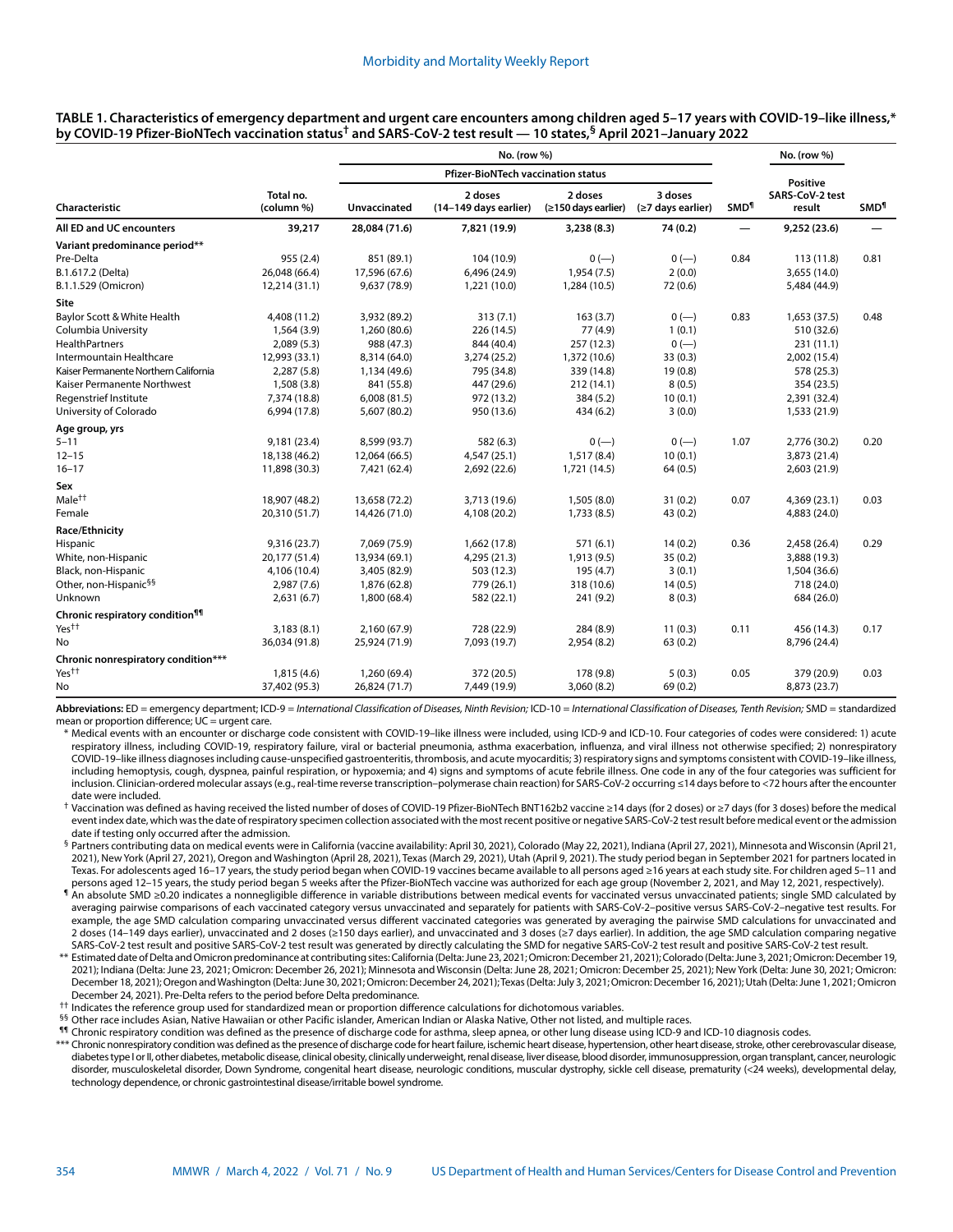**TABLE 2. COVID-19 Pfizer-BioNTech vaccine effectiveness\* against laboratory-confirmed COVID-19–associated† emergency department and urgent care clinic encounters and hospitalizations among children aged 5–17 years, by number and timing of vaccine doses§ and predominant circulating SARS-CoV-2 variant — VISION Network, 10 states,¶ April 2021 to January 2022**

| <b>Encounter type/Vaccination status</b>                                                                                                                                                  | <b>Total</b>                   | SARS-CoV-2<br>test-positive,<br>no. (%)              | <b>VE %*</b><br>(95% CI)                 |  |  |  |  |  |  |  |
|-------------------------------------------------------------------------------------------------------------------------------------------------------------------------------------------|--------------------------------|------------------------------------------------------|------------------------------------------|--|--|--|--|--|--|--|
| ED or UC encounters during Delta or Omicron predominance, by age group                                                                                                                    |                                |                                                      |                                          |  |  |  |  |  |  |  |
| 5-11 yrs<br>Unvaccinated (Ref)<br>2 doses (14–67 days earlier)                                                                                                                            | 8,599<br>582                   | 2,652 (30.8)<br>124 (21.3)                           | 46 (24 – 61)                             |  |  |  |  |  |  |  |
| 12-15 yrs<br>Unvaccinated (Ref)<br>2 doses (14-149 days earlier)<br>2 doses (≥150 days earlier)<br>3 doses (≥7 days earlier)                                                              | 12,064<br>4,547<br>1,517<br>10 | 3,238 (26.8)<br>254 (5.6)<br>378 (24.9)<br>3(30)     | 83 (80-85)<br>38 (28-48)<br><b>NC</b>    |  |  |  |  |  |  |  |
| 16-17 yrs<br>Unvaccinated (Ref)<br>2 doses (14-149 days earlier)<br>2 doses (≥150 days earlier)<br>3 doses (≥7 days earlier)<br>ED or UC encounters, by age group and predominant variant | 7,421<br>2,692<br>1,721<br>64  | 2,068 (27.9)<br>193 (7.2)<br>329 (19.1)<br>13 (20.3) | 76 (71–80)<br>46 (36-54)<br>86 (73–93)   |  |  |  |  |  |  |  |
| 5-11 yrs**<br>Omicron predominant <sup>††</sup><br>Unvaccinated (Ref)<br>2 doses (14-67 days earlier)                                                                                     | 5,938<br>486                   | 2,409 (40.6)<br>118 (24.3)                           | 51 (30-65)                               |  |  |  |  |  |  |  |
| 12-15 yrs<br>Delta predominant <sup>††</sup><br>Unvaccinated (Ref)<br>2 doses (14-149 days earlier)<br>2 doses (≥150 days earlier)                                                        | 9,633<br>4,060<br>798          | 1,978 (20.5)<br>80(2.0)<br>32 (4.0)                  | 92 (89-94)<br>79 (68–86)                 |  |  |  |  |  |  |  |
| Omicron predominant <sup>††</sup><br>Unvaccinated (Ref)<br>2 doses (14-149 days earlier)<br>2 doses (≥150 days earlier)<br>3 doses (≥7 days earlier)                                      | 2,336<br>472<br>719<br>10      | 1,254 (53.7)<br>174 (36.9)<br>346 (48.1)<br>3(30.0)  | 45 (30–57)<br>$-2(-25-17)$<br>NC         |  |  |  |  |  |  |  |
| 16–17 yrs<br>Delta predominant <sup>††</sup><br>Unvaccinated (Ref)<br>2 doses (14-149 days earlier)<br>2 doses (≥150 days earlier)<br>3 doses (≥7 days earlier)                           | 5,302<br>2,340<br>1,156<br>2   | 1,191 (22.5)<br>78 (3.3)<br>47 (4.1)<br>$0 (-)$      | 85 (81–89)<br>77 (67–84)<br>NC           |  |  |  |  |  |  |  |
| Omicron predominant <sup>++</sup><br>Unvaccinated (Ref)<br>2 doses (14-149 days earlier)<br>2 doses (≥150 days earlier)<br>3 doses (≥7 days earlier)                                      | 1,363<br>263<br>565<br>62      | 771 (56.6)<br>114 (43.4)<br>282 (49.9)<br>13 (21.0)  | $34(8-53)$<br>$-3(-30-18)$<br>81 (59-91) |  |  |  |  |  |  |  |
| Hospitalizations during Delta or Omicron predominance, by age group                                                                                                                       |                                |                                                      |                                          |  |  |  |  |  |  |  |
| 5–11 yrs<br>Unvaccinated (Ref)<br>2 doses (14–67 days earlier)                                                                                                                            | 262<br>23                      | 59 (22.5)<br>2 (8.7)                                 | 74 (–35–95)                              |  |  |  |  |  |  |  |
| 12-15 yrs<br>Unvaccinated (Ref)<br>2 doses (14–149 days earlier)<br>2 doses (≥150 days earlier)                                                                                           | 496<br>182<br>63               | 149 (30)<br>7 (3.8)<br>13 (20.6)                     | 92 (79-97)<br>73 (43-88)                 |  |  |  |  |  |  |  |
| 16-17 yrs<br>Unvaccinated (Ref)<br>2 doses (14–149 days earlier)<br>2 doses (≥150 days earlier)<br>3 doses (≥7 days earlier)                                                              | 437<br>150<br>82<br>4          | 136 (31.1)<br>7 (4.7)<br>14 (17.1)<br>1 (25.0)       | 94 (87–97)<br>88 (72–95)<br>ΝC           |  |  |  |  |  |  |  |

**TABLE 2. (***Continued***) COVID-19 Pfizer-BioNTech vaccine effectiveness\* against laboratory-confirmed COVID-19–associated† emergency department and urgent care clinic encounters and hospitalizations among children aged 5–17 years, by number and timing of vaccine doses§ and predominant circulating SARS-CoV-2 variant — VISION Network, 10 states,¶ April 2021 to January 2022**

**Abbreviations:** ED = emergency department; NC = not calculated; Ref = referent group;  $UC =$  urgent care;  $VE =$  vaccine effectiveness.

- \* VE was calculated as [1 − odds ratio] x 100%, estimated using a test-negative design, adjusted for age, geographic region, calendar time (days since January 1, 2021), and local virus circulation (percentage of SARS-CoV-2– positive results from testing within the counties surrounding the facility on the date of the encounter) and weighted for inverse propensity to be vaccinated or unvaccinated. Generalized boosted regression trees were used to estimate the propensity to be vaccinated based on sociodemographic characteristics, underlying medical conditions, and facility characteristics.
- † Medical events with an encounter or discharge code consistent with COVID-19–like illness were included, using *International Classification of Disease, Ninth Revision* and *International Classification of Diseases, Tenth Revision*. Four categories of codes were considered: 1) acute respiratory illness, including COVID-19, respiratory failure, viral or bacterial pneumonia, asthma exacerbation, influenza, and viral illness not otherwise specified; 2) nonrespiratory COVID-19–like illness diagnoses including causeunspecified gastroenteritis, thrombosis, and acute myocarditis; 3) respiratory signs and symptoms consistent with COVID-19–like illness, including hemoptysis, cough, dyspnea, painful respiration, or hypoxemia; and 4) signs and symptoms of acute febrile illness. One code in any of the four categories was sufficient for inclusion. Clinician-ordered molecular assays (e.g., real-time reverse transcription–polymerase chain reaction) for SARS-CoV-2 occurring ≤14 days before to <72 hours after the encounter date were included.
- § Vaccination was defined as having received the listed number of doses of an mRNA-based COVID-19 Pfizer-BioNTech vaccine ≥14 days (for 2 doses) or ≥7 days (for 3 doses) before the medical event index date, which was the date of respiratory specimen collection associated with the most recent positive or negative SARS-CoV-2 test result before medical event or the admission date if testing only occurred after the admission.
- ¶ Partners contributing data on medical events were in California (vaccine availability: April 30, 2021), Colorado (May 22, 2021), Indiana (April 27, 2021), Minnesota and Wisconsin (April 21, 2021), New York (April 27, 2021), Oregon and Washington (April 28, 2021), Texas (March 29, 2021), Utah (April 9, 2021). The study period began in September 2021 for partners located in Texas. For adolescents aged 16–17 years, the study period began when COVID-19 vaccines became available to all those aged ≥16 years at each study site. For children aged 5–11 and persons aged 12–15 years, the study period began 5 weeks after the Pfizer-BioNTech vaccine was authorized for each age group (November 2, 2021, and May 12, 2021, respectively).
- \*\* VE during the period of Delta predominance was not calculated for children aged 5–11 years because of the short eligibility interval in this age group during that time.
- †† Estimated date of Delta and Omicron predominance at contributing sites: California (Delta: June 23, 2021; Omicron: December 21, 2021); Colorado (Delta: June 3, 2021; Omicron: December 19, 2021); Indiana (Delta: June 23, 2021; Omicron: December 26, 2021); Minnesota and Wisconsin (Delta: June 28, 2021; Omicron: December 25, 2021); New York (Delta: June 30, 2021; Omicron: December 18, 2021); Oregon and Washington (Delta: June 30, 2021; Omicron: December 24, 2021); Texas (Delta: July 3, 2021; Omicron: December 16, 2021); Utah (Delta: June 1, 2021; Omicron December 24, 2021).

# **Hospitalizations**

Among 1,699 eligible hospitalizations at 164 hospitals, 16.8%, 43.6%, and 39.6% were among children and adolescents aged 5–11, 12–15 and 16–17 years, respectively (Table 3). Most hospitalizations of adolescents aged 12–15 years (613 [82.7%]) and 16–17 years (476 [70.7%]) occurred during Delta predominance, whereas two thirds of hospitalizations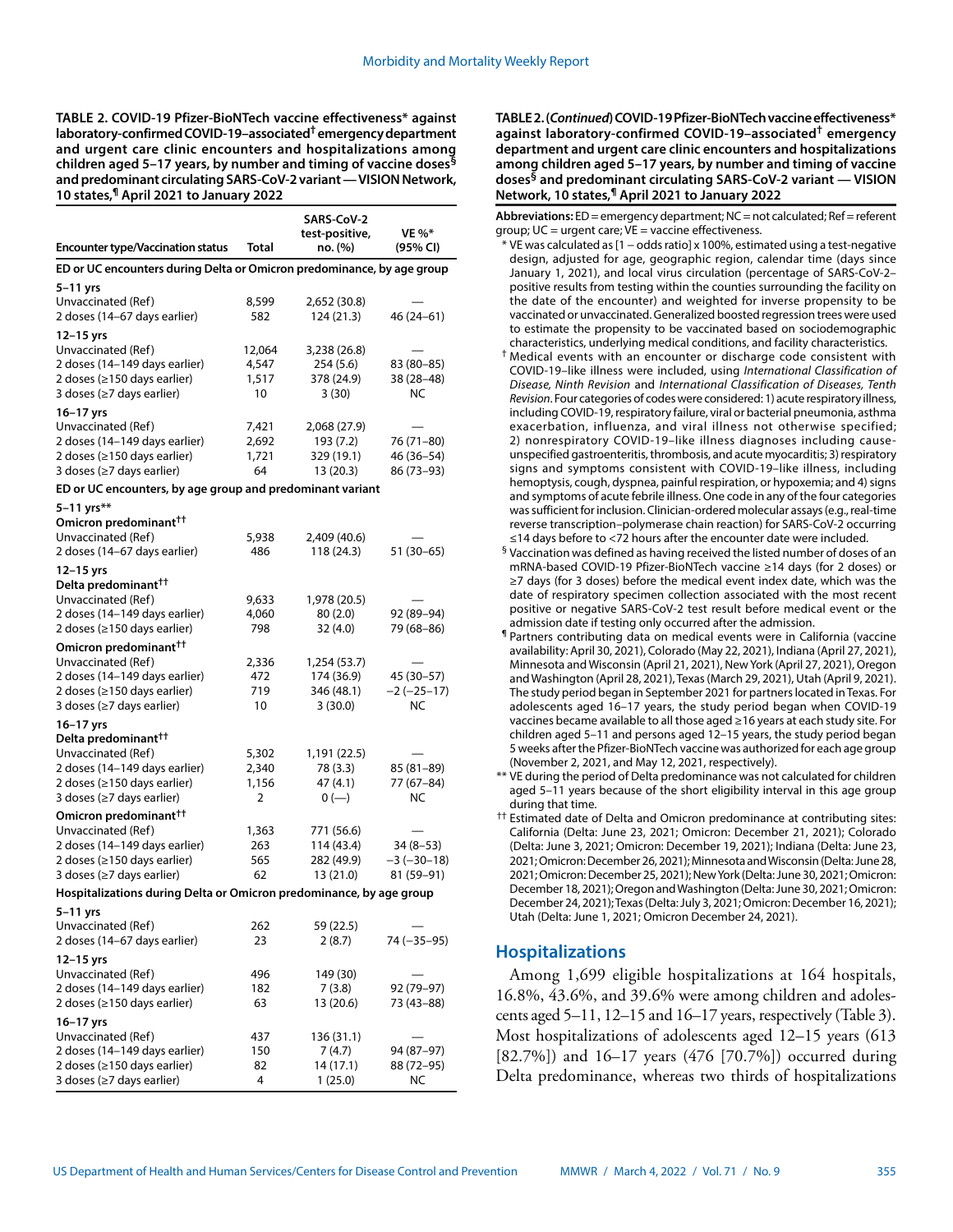| <b>Pfizer-BioNTech vaccination status</b><br><b>Positive</b><br>3 doses<br>Total, no.<br>2 doses<br>2 doses<br>SARS-CoV-2 test<br>Unvaccinated<br><b>SMD<sup>1</sup></b><br><b>SMD<sup>1</sup></b><br>(column %)<br>(14-149 days earlier)<br>(≥150 days earlier)<br>(≥7 days earlier)<br>result<br>1,699<br>4(0.2)<br>388 (22.8)<br>1,195 (70.3)<br>355 (20.9)<br>145(8.5)<br>-<br>91 (82.7)<br>19 (17.3)<br>110(6.4)<br>$0(-)$<br>$0 (-)$<br>1.11<br>13 (11.8)<br>0.46<br>1,184 (69.6)<br>812 (68.6)<br>84(7.1)<br>$0 (-)$<br>288 (24.3)<br>224 (18.9)<br>4(1.0)<br>405 (23.8)<br>292 (72.1)<br>48 (11.9)<br>61(15.1)<br>151 (37.3)<br>189 (11.1)<br>167 (88.4)<br>14(7.4)<br>7(3.7)<br>1.4<br>42 (22.2)<br>0.49<br>1(0.5)<br>118 (72.8)<br>9(5.6)<br>$0 (-)$<br>162 (9.5)<br>35 (21.6)<br>19 (11.7)<br>40(2.3)<br>13 (32.5)<br>5(12.5)<br>22(55.0)<br>$0 (-)$<br>3(7.5)<br>403 (23.7)<br>97 (24.1)<br>261 (64.8)<br>45 (11.2)<br>$0 (-)$<br>113 (28.0)<br>265 (15.5)<br>115 (43.4)<br>105 (39.6)<br>42 (15.8)<br>3(1.1)<br>31(11.7)<br>57(3.3)<br>32(56.1)<br>4(7.0)<br>$0 (-)$<br>21 (36.8)<br>9(15.8)<br>371 (21.8)<br>315 (84.9)<br>37 (10.0)<br>19(5.1)<br>$0 (-)$<br>121 (32.6)<br>212 (12.4)<br>165 (77.8)<br>33 (15.6)<br>14(6.6)<br>$0 (-)$<br>50 (23.6)<br>285 (16.8)<br>262 (91.9)<br>23(8.1)<br>$0 (-)$<br>$0 (-)$<br>1.03<br>61(21.4)<br>0.04<br>63(8.5)<br>741 (43.6)<br>496 (66.9)<br>182 (24.6)<br>$0 (-)$<br>169 (22.8)<br>673 (39.6)<br>4(0.6)<br>437 (64.9)<br>150 (22.3)<br>82 (12.2)<br>158 (23.5)<br>570 (70.8)<br>171 (21.2)<br>805 (47.3)<br>61(7.6)<br>3(0.4)<br>0.24<br>161 (20.0)<br>0.15<br>894 (52.6)<br>625 (69.9)<br>184 (20.6)<br>84 (9.4)<br>1(0.1)<br>227 (25.4)<br>454 (26.7)<br>326 (71.8)<br>100 (22.0)<br>28(6.2)<br>0.53<br>93 (20.5)<br>$0 (-)$<br>0.13<br>733 (43.1)<br>493 (67.3)<br>159 (21.7)<br>79 (10.8)<br>2(0.3)<br>186 (25.4)<br>242 (14.2)<br>193 (79.8)<br>31 (12.8)<br>17(7.0)<br>1(0.4)<br>50 (20.7)<br>207 (12.1)<br>17(8.2)<br>131 (63.3)<br>58 (28.0)<br>1(0.5)<br>45 (21.7)<br>63(3.7)<br>52 (82.5)<br>7(11.1)<br>4(6.3)<br>$0 (-)$<br>14 (22.2)<br>1,090 (64.1)<br>756 (69.4)<br>249 (22.8)<br>82(7.5)<br>3(0.3)<br>0.18<br>150 (13.8)<br>0.70<br>609 (35.8)<br>439 (72.1)<br>106 (17.4)<br>63 (10.3)<br>1(0.2)<br>238 (39.1)<br>930 (54.7)<br>647 (69.6)<br>202 (21.7)<br>78 (8.4)<br>3(0.3)<br>0.17<br>207 (22.3)<br>0.04<br>769 (45.2) |                                             |  | No. (row %) |            |         |        |  | No. (row %) |  |
|------------------------------------------------------------------------------------------------------------------------------------------------------------------------------------------------------------------------------------------------------------------------------------------------------------------------------------------------------------------------------------------------------------------------------------------------------------------------------------------------------------------------------------------------------------------------------------------------------------------------------------------------------------------------------------------------------------------------------------------------------------------------------------------------------------------------------------------------------------------------------------------------------------------------------------------------------------------------------------------------------------------------------------------------------------------------------------------------------------------------------------------------------------------------------------------------------------------------------------------------------------------------------------------------------------------------------------------------------------------------------------------------------------------------------------------------------------------------------------------------------------------------------------------------------------------------------------------------------------------------------------------------------------------------------------------------------------------------------------------------------------------------------------------------------------------------------------------------------------------------------------------------------------------------------------------------------------------------------------------------------------------------------------------------------------------------------------------------------------------------------------------------------------------------------------------------------------------------------------------------------------------------------------------------------------------------------------------------------------------------------------------------------|---------------------------------------------|--|-------------|------------|---------|--------|--|-------------|--|
|                                                                                                                                                                                                                                                                                                                                                                                                                                                                                                                                                                                                                                                                                                                                                                                                                                                                                                                                                                                                                                                                                                                                                                                                                                                                                                                                                                                                                                                                                                                                                                                                                                                                                                                                                                                                                                                                                                                                                                                                                                                                                                                                                                                                                                                                                                                                                                                                      |                                             |  |             |            |         |        |  |             |  |
|                                                                                                                                                                                                                                                                                                                                                                                                                                                                                                                                                                                                                                                                                                                                                                                                                                                                                                                                                                                                                                                                                                                                                                                                                                                                                                                                                                                                                                                                                                                                                                                                                                                                                                                                                                                                                                                                                                                                                                                                                                                                                                                                                                                                                                                                                                                                                                                                      | Characteristic                              |  |             |            |         |        |  |             |  |
|                                                                                                                                                                                                                                                                                                                                                                                                                                                                                                                                                                                                                                                                                                                                                                                                                                                                                                                                                                                                                                                                                                                                                                                                                                                                                                                                                                                                                                                                                                                                                                                                                                                                                                                                                                                                                                                                                                                                                                                                                                                                                                                                                                                                                                                                                                                                                                                                      | All hospitalizations                        |  |             |            |         |        |  |             |  |
|                                                                                                                                                                                                                                                                                                                                                                                                                                                                                                                                                                                                                                                                                                                                                                                                                                                                                                                                                                                                                                                                                                                                                                                                                                                                                                                                                                                                                                                                                                                                                                                                                                                                                                                                                                                                                                                                                                                                                                                                                                                                                                                                                                                                                                                                                                                                                                                                      | Variant predominance period**               |  |             |            |         |        |  |             |  |
|                                                                                                                                                                                                                                                                                                                                                                                                                                                                                                                                                                                                                                                                                                                                                                                                                                                                                                                                                                                                                                                                                                                                                                                                                                                                                                                                                                                                                                                                                                                                                                                                                                                                                                                                                                                                                                                                                                                                                                                                                                                                                                                                                                                                                                                                                                                                                                                                      | Pre-Delta                                   |  |             |            |         |        |  |             |  |
|                                                                                                                                                                                                                                                                                                                                                                                                                                                                                                                                                                                                                                                                                                                                                                                                                                                                                                                                                                                                                                                                                                                                                                                                                                                                                                                                                                                                                                                                                                                                                                                                                                                                                                                                                                                                                                                                                                                                                                                                                                                                                                                                                                                                                                                                                                                                                                                                      | B.1.617.2 (Delta)                           |  |             |            |         |        |  |             |  |
|                                                                                                                                                                                                                                                                                                                                                                                                                                                                                                                                                                                                                                                                                                                                                                                                                                                                                                                                                                                                                                                                                                                                                                                                                                                                                                                                                                                                                                                                                                                                                                                                                                                                                                                                                                                                                                                                                                                                                                                                                                                                                                                                                                                                                                                                                                                                                                                                      | B.1.1.529 (Omicron)                         |  |             |            |         |        |  |             |  |
|                                                                                                                                                                                                                                                                                                                                                                                                                                                                                                                                                                                                                                                                                                                                                                                                                                                                                                                                                                                                                                                                                                                                                                                                                                                                                                                                                                                                                                                                                                                                                                                                                                                                                                                                                                                                                                                                                                                                                                                                                                                                                                                                                                                                                                                                                                                                                                                                      | Site                                        |  |             |            |         |        |  |             |  |
|                                                                                                                                                                                                                                                                                                                                                                                                                                                                                                                                                                                                                                                                                                                                                                                                                                                                                                                                                                                                                                                                                                                                                                                                                                                                                                                                                                                                                                                                                                                                                                                                                                                                                                                                                                                                                                                                                                                                                                                                                                                                                                                                                                                                                                                                                                                                                                                                      | Baylor Scott & White Health                 |  |             |            |         |        |  |             |  |
|                                                                                                                                                                                                                                                                                                                                                                                                                                                                                                                                                                                                                                                                                                                                                                                                                                                                                                                                                                                                                                                                                                                                                                                                                                                                                                                                                                                                                                                                                                                                                                                                                                                                                                                                                                                                                                                                                                                                                                                                                                                                                                                                                                                                                                                                                                                                                                                                      | Columbia University                         |  |             |            |         |        |  |             |  |
|                                                                                                                                                                                                                                                                                                                                                                                                                                                                                                                                                                                                                                                                                                                                                                                                                                                                                                                                                                                                                                                                                                                                                                                                                                                                                                                                                                                                                                                                                                                                                                                                                                                                                                                                                                                                                                                                                                                                                                                                                                                                                                                                                                                                                                                                                                                                                                                                      | <b>HealthPartners</b>                       |  |             |            |         |        |  |             |  |
|                                                                                                                                                                                                                                                                                                                                                                                                                                                                                                                                                                                                                                                                                                                                                                                                                                                                                                                                                                                                                                                                                                                                                                                                                                                                                                                                                                                                                                                                                                                                                                                                                                                                                                                                                                                                                                                                                                                                                                                                                                                                                                                                                                                                                                                                                                                                                                                                      | Intermountain Healthcare                    |  |             |            |         |        |  |             |  |
|                                                                                                                                                                                                                                                                                                                                                                                                                                                                                                                                                                                                                                                                                                                                                                                                                                                                                                                                                                                                                                                                                                                                                                                                                                                                                                                                                                                                                                                                                                                                                                                                                                                                                                                                                                                                                                                                                                                                                                                                                                                                                                                                                                                                                                                                                                                                                                                                      | Kaiser Permanente Northern California       |  |             |            |         |        |  |             |  |
|                                                                                                                                                                                                                                                                                                                                                                                                                                                                                                                                                                                                                                                                                                                                                                                                                                                                                                                                                                                                                                                                                                                                                                                                                                                                                                                                                                                                                                                                                                                                                                                                                                                                                                                                                                                                                                                                                                                                                                                                                                                                                                                                                                                                                                                                                                                                                                                                      | Kaiser Permanente Northwest                 |  |             |            |         |        |  |             |  |
|                                                                                                                                                                                                                                                                                                                                                                                                                                                                                                                                                                                                                                                                                                                                                                                                                                                                                                                                                                                                                                                                                                                                                                                                                                                                                                                                                                                                                                                                                                                                                                                                                                                                                                                                                                                                                                                                                                                                                                                                                                                                                                                                                                                                                                                                                                                                                                                                      | Regenstrief Institute                       |  |             |            |         |        |  |             |  |
|                                                                                                                                                                                                                                                                                                                                                                                                                                                                                                                                                                                                                                                                                                                                                                                                                                                                                                                                                                                                                                                                                                                                                                                                                                                                                                                                                                                                                                                                                                                                                                                                                                                                                                                                                                                                                                                                                                                                                                                                                                                                                                                                                                                                                                                                                                                                                                                                      | University of Colorado                      |  |             |            |         |        |  |             |  |
|                                                                                                                                                                                                                                                                                                                                                                                                                                                                                                                                                                                                                                                                                                                                                                                                                                                                                                                                                                                                                                                                                                                                                                                                                                                                                                                                                                                                                                                                                                                                                                                                                                                                                                                                                                                                                                                                                                                                                                                                                                                                                                                                                                                                                                                                                                                                                                                                      | Age group, yrs                              |  |             |            |         |        |  |             |  |
|                                                                                                                                                                                                                                                                                                                                                                                                                                                                                                                                                                                                                                                                                                                                                                                                                                                                                                                                                                                                                                                                                                                                                                                                                                                                                                                                                                                                                                                                                                                                                                                                                                                                                                                                                                                                                                                                                                                                                                                                                                                                                                                                                                                                                                                                                                                                                                                                      | $5 - 11$                                    |  |             |            |         |        |  |             |  |
|                                                                                                                                                                                                                                                                                                                                                                                                                                                                                                                                                                                                                                                                                                                                                                                                                                                                                                                                                                                                                                                                                                                                                                                                                                                                                                                                                                                                                                                                                                                                                                                                                                                                                                                                                                                                                                                                                                                                                                                                                                                                                                                                                                                                                                                                                                                                                                                                      | $12 - 15$                                   |  |             |            |         |        |  |             |  |
|                                                                                                                                                                                                                                                                                                                                                                                                                                                                                                                                                                                                                                                                                                                                                                                                                                                                                                                                                                                                                                                                                                                                                                                                                                                                                                                                                                                                                                                                                                                                                                                                                                                                                                                                                                                                                                                                                                                                                                                                                                                                                                                                                                                                                                                                                                                                                                                                      | $16 - 17$                                   |  |             |            |         |        |  |             |  |
|                                                                                                                                                                                                                                                                                                                                                                                                                                                                                                                                                                                                                                                                                                                                                                                                                                                                                                                                                                                                                                                                                                                                                                                                                                                                                                                                                                                                                                                                                                                                                                                                                                                                                                                                                                                                                                                                                                                                                                                                                                                                                                                                                                                                                                                                                                                                                                                                      | Sex                                         |  |             |            |         |        |  |             |  |
|                                                                                                                                                                                                                                                                                                                                                                                                                                                                                                                                                                                                                                                                                                                                                                                                                                                                                                                                                                                                                                                                                                                                                                                                                                                                                                                                                                                                                                                                                                                                                                                                                                                                                                                                                                                                                                                                                                                                                                                                                                                                                                                                                                                                                                                                                                                                                                                                      | Male <sup>††</sup>                          |  |             |            |         |        |  |             |  |
|                                                                                                                                                                                                                                                                                                                                                                                                                                                                                                                                                                                                                                                                                                                                                                                                                                                                                                                                                                                                                                                                                                                                                                                                                                                                                                                                                                                                                                                                                                                                                                                                                                                                                                                                                                                                                                                                                                                                                                                                                                                                                                                                                                                                                                                                                                                                                                                                      | Female                                      |  |             |            |         |        |  |             |  |
|                                                                                                                                                                                                                                                                                                                                                                                                                                                                                                                                                                                                                                                                                                                                                                                                                                                                                                                                                                                                                                                                                                                                                                                                                                                                                                                                                                                                                                                                                                                                                                                                                                                                                                                                                                                                                                                                                                                                                                                                                                                                                                                                                                                                                                                                                                                                                                                                      | Race/Ethnicity                              |  |             |            |         |        |  |             |  |
|                                                                                                                                                                                                                                                                                                                                                                                                                                                                                                                                                                                                                                                                                                                                                                                                                                                                                                                                                                                                                                                                                                                                                                                                                                                                                                                                                                                                                                                                                                                                                                                                                                                                                                                                                                                                                                                                                                                                                                                                                                                                                                                                                                                                                                                                                                                                                                                                      | Hispanic                                    |  |             |            |         |        |  |             |  |
|                                                                                                                                                                                                                                                                                                                                                                                                                                                                                                                                                                                                                                                                                                                                                                                                                                                                                                                                                                                                                                                                                                                                                                                                                                                                                                                                                                                                                                                                                                                                                                                                                                                                                                                                                                                                                                                                                                                                                                                                                                                                                                                                                                                                                                                                                                                                                                                                      | White, non-Hispanic                         |  |             |            |         |        |  |             |  |
|                                                                                                                                                                                                                                                                                                                                                                                                                                                                                                                                                                                                                                                                                                                                                                                                                                                                                                                                                                                                                                                                                                                                                                                                                                                                                                                                                                                                                                                                                                                                                                                                                                                                                                                                                                                                                                                                                                                                                                                                                                                                                                                                                                                                                                                                                                                                                                                                      | Black, non-Hispanic                         |  |             |            |         |        |  |             |  |
|                                                                                                                                                                                                                                                                                                                                                                                                                                                                                                                                                                                                                                                                                                                                                                                                                                                                                                                                                                                                                                                                                                                                                                                                                                                                                                                                                                                                                                                                                                                                                                                                                                                                                                                                                                                                                                                                                                                                                                                                                                                                                                                                                                                                                                                                                                                                                                                                      | Other, non-Hispanic <sup>§§</sup>           |  |             |            |         |        |  |             |  |
|                                                                                                                                                                                                                                                                                                                                                                                                                                                                                                                                                                                                                                                                                                                                                                                                                                                                                                                                                                                                                                                                                                                                                                                                                                                                                                                                                                                                                                                                                                                                                                                                                                                                                                                                                                                                                                                                                                                                                                                                                                                                                                                                                                                                                                                                                                                                                                                                      | Unknown                                     |  |             |            |         |        |  |             |  |
|                                                                                                                                                                                                                                                                                                                                                                                                                                                                                                                                                                                                                                                                                                                                                                                                                                                                                                                                                                                                                                                                                                                                                                                                                                                                                                                                                                                                                                                                                                                                                                                                                                                                                                                                                                                                                                                                                                                                                                                                                                                                                                                                                                                                                                                                                                                                                                                                      | Chronic respiratory condition <sup>¶¶</sup> |  |             |            |         |        |  |             |  |
|                                                                                                                                                                                                                                                                                                                                                                                                                                                                                                                                                                                                                                                                                                                                                                                                                                                                                                                                                                                                                                                                                                                                                                                                                                                                                                                                                                                                                                                                                                                                                                                                                                                                                                                                                                                                                                                                                                                                                                                                                                                                                                                                                                                                                                                                                                                                                                                                      | Yes††                                       |  |             |            |         |        |  |             |  |
|                                                                                                                                                                                                                                                                                                                                                                                                                                                                                                                                                                                                                                                                                                                                                                                                                                                                                                                                                                                                                                                                                                                                                                                                                                                                                                                                                                                                                                                                                                                                                                                                                                                                                                                                                                                                                                                                                                                                                                                                                                                                                                                                                                                                                                                                                                                                                                                                      | No                                          |  |             |            |         |        |  |             |  |
|                                                                                                                                                                                                                                                                                                                                                                                                                                                                                                                                                                                                                                                                                                                                                                                                                                                                                                                                                                                                                                                                                                                                                                                                                                                                                                                                                                                                                                                                                                                                                                                                                                                                                                                                                                                                                                                                                                                                                                                                                                                                                                                                                                                                                                                                                                                                                                                                      | Chronic nonrespiratory condition***         |  |             |            |         |        |  |             |  |
|                                                                                                                                                                                                                                                                                                                                                                                                                                                                                                                                                                                                                                                                                                                                                                                                                                                                                                                                                                                                                                                                                                                                                                                                                                                                                                                                                                                                                                                                                                                                                                                                                                                                                                                                                                                                                                                                                                                                                                                                                                                                                                                                                                                                                                                                                                                                                                                                      | Yes <sup>††</sup>                           |  |             |            |         |        |  |             |  |
|                                                                                                                                                                                                                                                                                                                                                                                                                                                                                                                                                                                                                                                                                                                                                                                                                                                                                                                                                                                                                                                                                                                                                                                                                                                                                                                                                                                                                                                                                                                                                                                                                                                                                                                                                                                                                                                                                                                                                                                                                                                                                                                                                                                                                                                                                                                                                                                                      | No                                          |  | 548 (71.3)  | 153 (19.9) | 67(8.7) | 1(0.1) |  | 181 (23.5)  |  |

#### **TABLE 3. Characteristics of hospitalizations among children aged 5–17 years with COVID-19–like illness\* by COVID-19 Pfizer-BioNTech vaccination status† and SARS-CoV-2 test result — 10 states,§ April 2021 to January 2022**

**Abbreviations:** ICD-9 = *International Classification of Diseases, Ninth Revision;* ICD-10 = *International Classification of Diseases, Tenth Revision*; SMD = standardized mean or proportion difference. Medical events with an encounter or discharge code consistent with COVID-19-like illness were included, using ICD-9 and ICD-10. Four categories of codes were considered: 1) acute respiratory illness, including COVID-19, respiratory failure, viral or bacterial pneumonia, asthma exacerbation, influenza, and viral illness not otherwise specified; 2) nonrespiratory COVID-19–like illness diagnoses including cause-unspecified gastroenteritis, thrombosis, and acute myocarditis; 3) respiratory signs and symptoms consistent with COVID-19–like illness, including hemoptysis, cough, dyspnea, painful respiration, or hypoxemia; and 4) signs and symptoms of acute febrile illness. One code in any of the four categories was sufficient for inclusion. Clinician-ordered molecular assays (e.g., real-time reverse transcription–polymerase chain reaction) for SARS-CoV-2 occurring ≤14 days before to <72 hours after the encounter date were included.

† Vaccination was defined as having received the listed number of doses of COVID-19 Pfizer-BioNTech vaccine ≥14 days (for 2 doses) or ≥7 days (for 3 doses) before the medical event index date, which was the date of respiratory specimen collection associated with the most recent positive or negative SARS-CoV-2 test result before medical event or the admission date if testing only occurred after the admission.

§ Partners contributing data on medical events were in California (vaccine availability: April 30, 2021), Colorado (May 22, 2021), Indiana (April 27, 2021), Minnesota and Wisconsin (April 21, 2021), New York (April 27, 2021), Oregon and Washington (April 28, 2021), Texas (March 29, 2021), Utah (April 9, 2021). The study period began in September 2021 for partners located in Texas. For adolescents aged 16–17 years, the study period began when COVID-19 vaccines became available to all those aged ≥16 years at each study site. For children aged 5–11 and persons aged 12–15 years, the study period began 5 weeks after the Pfizer-BioNTech vaccine was authorized for each age group (November 2, 2021, and May 12, 2021, respectively).

¶ An absolute SMD ≥0.20 indicates a nonnegligible difference in variable distributions between medical events for vaccinated versus unvaccinated patients; single SMD calculated by averaging pair-wise comparisons of each vaccinated category versus unvaccinated and separately for patients with SARS-CoV-2–positive versus SARS-CoV-2–negative test results. For example, the age SMD calculation comparing unvaccinated versus different vaccinated categories was generated by averaging the pairwise SMD calculations for unvaccinated and 2 doses (14–149 days earlier), unvaccinated and 2 doses (≥150 days earlier), and unvaccinated and 3 doses (≥7 days). In addition, the age SMD calculation comparing negative SARS-CoV-2 test result and positive SARS-CoV-2 test result was generated by directly calculating the SMD for negative SARS-CoV-2 test result and positive SARS-CoV-2 test result.

\*\* Estimated date of Delta and Omicron predominance at contributing sites: California (Delta: June 23, 2021; Omicron: December 21, 2021); Colorado (Delta: June 3, 2021; Omicron: December 19, 2021); Indiana (Delta: June 23, 2021; Omicron: December 26, 2021); Minnesota and Wisconsin (Delta: June 28, 2021; Omicron: December 25, 2021); New York (Delta: June 30, 2021; Omicron: December 18, 2021); Oregon and Washington (Delta: June 30, 2021; Omicron: December 24, 2021); Texas (Delta: July 3, 2021; Omicron: December 16, 2021); Utah (Delta: June 1, 2021; Omicron December 24, 2021). Pre-Delta refers to the period before Delta predominance.

†† Indicates the reference group used for SMD calculations for dichotomous variables.

§§ Other race includes Asian, Native Hawaiian or other Pacific islander, American Indian or Alaska Native, Other not listed, and multiple races.

¶¶ Chronic respiratory condition was defined as the presence of discharge code for asthma, sleep apnea, or other lung disease using ICD-9 and ICD-10 diagnosis codes.

\*\*\* Chronic nonrespiratory condition was defined as the presence of discharge code for heart failure, ischemic heart disease, hypertension, other heart disease, stroke, other cerebrovascular disease, diabetes type I or II, other diabetes, metabolic disease, clinical obesity, clinically underweight, renal disease, liver disease, blood disorder, immunosuppression, organ transplant, cancer, neurologic disorder, musculoskeletal disorder, Down Syndrome, congenital heart disease, neurologic conditions, muscular dystrophy, sickle cell disease, prematurity (<24 weeks), developmental delay, technology dependence, or chronic gastrointestinal disease/irritable bowel syndrome.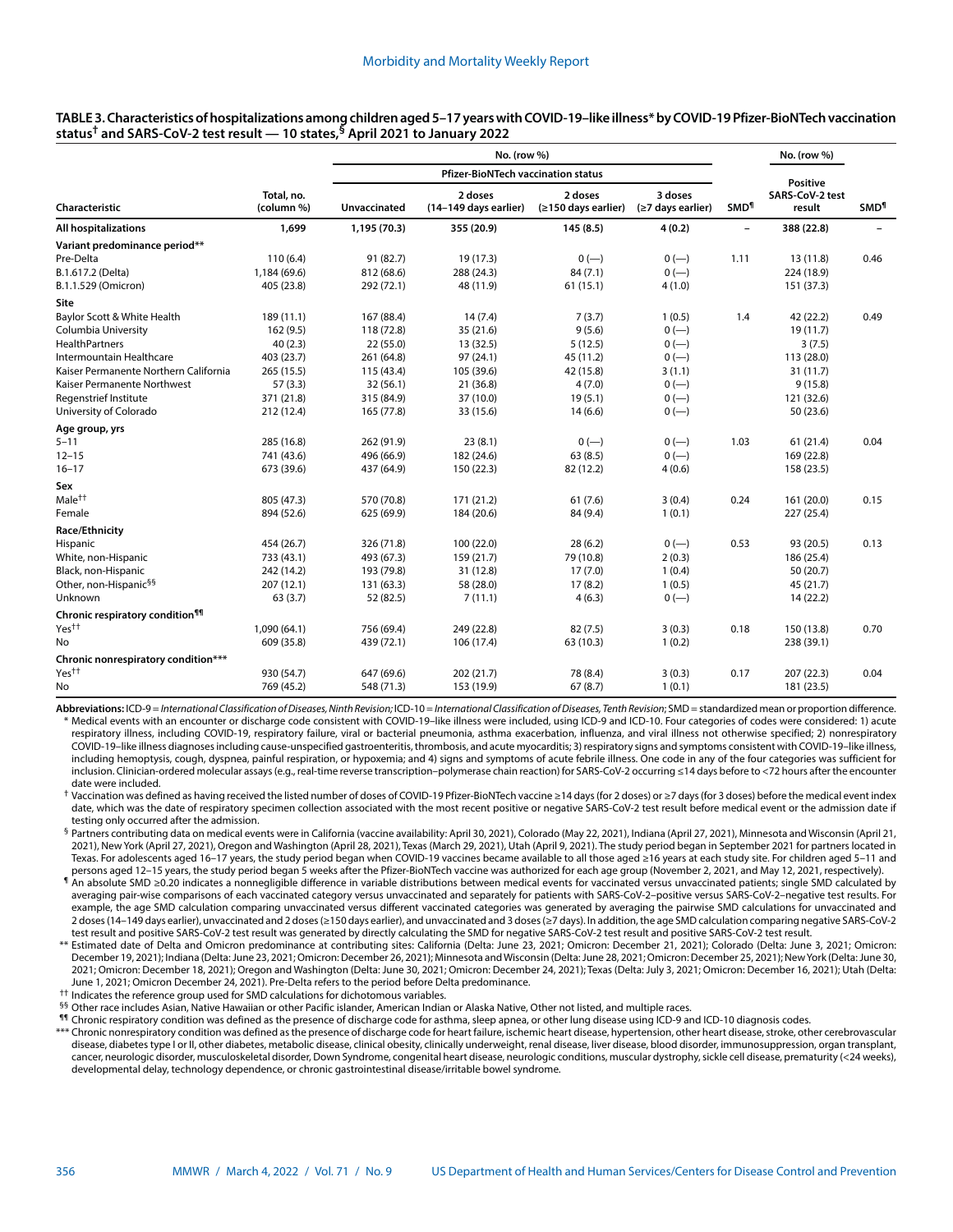#### **Summary**

#### What is already known about this topic?

Two doses of Pfizer-BioNTech vaccine provided protection against COVID-19 in persons aged 12–17 years during Delta predominance, but data during Omicron predominance and among children aged 5–11 years are lacking.

# What is added by this report?

Two doses protect against COVID-19–associated emergency department and urgent care encounters among children and adolescents. However, vaccine effectiveness (VE) was lower during Omicron predominance and decreased with time since vaccination; a booster dose restored VE to 81% among adolescents aged 16–17 years. Overall, 2-dose VE against COVID-19– associated hospitalization was 73%–94%.

## What are the implications for public health practice?

All eligible children and adolescents should remain up to date with recommended COVID-19 vaccinations, including a booster dose for those aged 12–17 years.

among children aged 5–11 years (190 [66.7%]) occurred during Omicron predominance.

Among children aged 5–11 years, estimated VE of 2 vaccine doses received 14–67 days earlier against COVID-19–associated hospitalization was 74%, with wide confidence intervals that included zero (95% CI =  $-35%$  to 95%) (Table 2). Among adolescents aged 12–15 and 16–17 years, VE of 2 doses received 14–149 days earlier was 92% and 94%, respectively, and VE of 2 doses received ≥150 days earlier was 73% and 88%, respectively. Differences by time since vaccination were not statistically significant.

## **Discussion**

In a multistate analysis of 39,217 ED and UC encounters with COVID-19–like illness among nonimmunocompromised patients aged 5–17 years through January 29, 2022, estimates of Pfizer-BioNTech VE against COVID-19–associated ED and UC encounters varied by time since vaccination and by predominant circulating SARS-CoV-2 variant. Among adolescents aged 12–17 years during the full study period including pre-Delta, Delta, and Omicron predominant periods, 2-dose VE estimates were higher (76%–83%) 14–149 days after receipt of a second dose, and significantly lower (38%–46%) at ≥150 days postvaccination. However, a third vaccine dose restored VE against COVID-19–associated ED or UC encounters to 86% among adolescents aged 16–17 years. Among children aged 5–11 years during the full study period, VE of 2 doses (14–67 days earlier) against COVID-19–associated ED or UC encounters was 46%, which was significantly lower than overall estimates for adolescents aged 12–17 years. However, most encounters among children aged 5–11 years occurred during

Omicron predominance, when VE significantly declined for adolescents aged 12–17 years. During Omicron predominance, VE of a second dose received 14–149 days earlier was 45% and 34% for adolescents aged 12–15 and 16–17 years, respectively, suggesting that the lower VE observed among children aged 5–11 years was likely driven by the predominant variant rather than differences in VE across age groups. During Omicron predominance, there was no evidence of protection for adolescents aged 12–17 years from 2 doses received ≥150 days earlier; however, a third vaccine restored VE to 81% among adolescents aged 16–17 years.

Receipt of 2 Pfizer-BioNTech vaccine doses in persons aged 12–17 years provided a high level of protection (>90%) against COVID-19–associated hospitalizations within 149 days of receipt of the second dose. VE point estimates for second dose received ≥150 days earlier were 73% to 88%; however, differences by time since vaccination were not statistically significant. Additional data are needed to better understand duration of protection against COVID-19–associated hospitalization in adolescents aged 12–17 years, the protection from 3 doses, and the level of protection among children aged 5–11 years.

These findings are consistent with previously published data showing high effectiveness of the Pfizer-BioNTech vaccine among adolescents before Omicron became the predominant variant (*4*–*6*), and with data from adults demonstrating relatively higher protection against more severe outcomes (*7*). These findings are also consistent with data showing a decline in mRNA VE over time since receipt of the second dose among adolescents and adults (*8*–*10*). The findings in this report also align with studies among adults that report lower VEs during Omicron variant predominance (*9*,*10*) and an increase in VE after receipt of a third vaccine dose (*9*,*10*).

The findings in this report are subject to at least six limitations. First, comparison of VE estimates between age groups should be made with caution because of differences in the timing of vaccine availability and predominant variants when the vaccine became available to different age groups. Second, statistical power for estimating VE against COVID-19–associated hospitalizations was limited, resulting in wide CIs for some groups, particularly children aged 5–11 years. Third, among adolescents aged 16–17, the estimated 3-dose VE was based on a relatively short period after vaccination. Fourth, despite adjustments to balance the differences between unvaccinated and vaccinated persons, unmeasured and residual confounding (e.g., mask use and physical distancing) might have biased the estimates. Fifth, genetic characterization of patients' viruses was not available, and Delta and Omicron predominance periods were based on surveillance data. Finally, although the facilities in this study serve heterogeneous populations in 10 states, the findings might not be generalizable to the U.S. population.